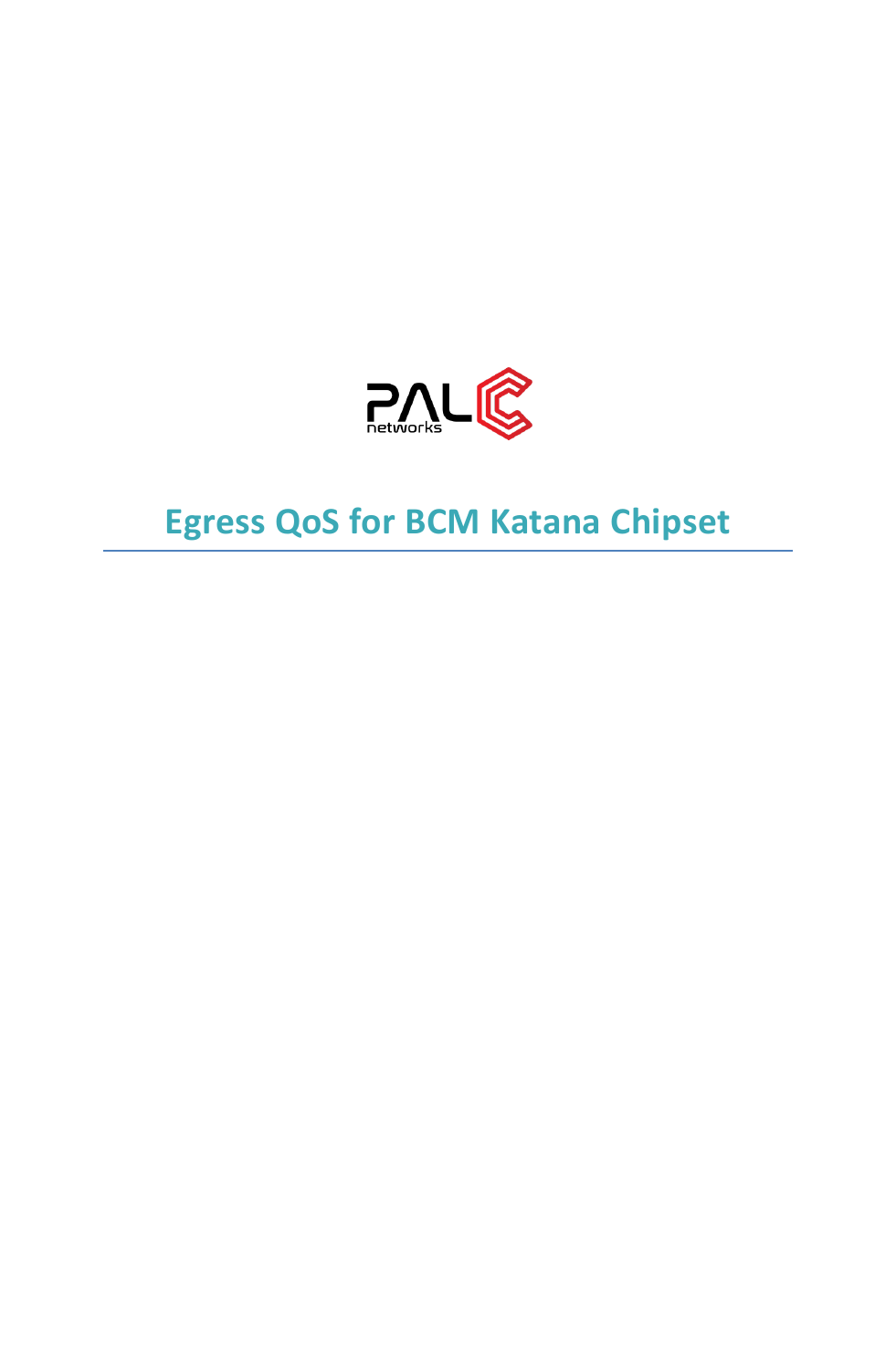

## **1. Introduction**

This document describes the project undertaken by PalC Networks for developing QoS feature for Katana chipset

## **1.1. QoS Introduction**

The key to providing QoS in the new service architectures is the ability to differentiate traffic and to provide differentiated service levels based on the types of traffic. For example, for real-time applications such as voice over IP (VoIP), the amount of available bandwidth and end-to-end delay is crucial compared to fax and e-mail transmissions, which are quite insensitive to bandwidth and delay issues.

To provide QoS from a network, the following must be satisfied:

- User/application requirements should be known to the network; and
- The network should have appropriate mechanisms for providing service levels that approximate these requirements.

## **1.2. IP QoS**

The standard IP architecture was never designed to deliver on either of the two; it is based on a "besteffort" model where all network traffic is equally important and everyone receives service based on availability, without guarantees.

In the absence of QoS mechanisms, the industry traditionally has opted for over-provisioning bandwidth. While bandwidth over-provisioning continues, industry experts agree that QoS mechanisms are needed to address the needs of converging networks.

In general, end-to-end QoS in Internet is built from the concatenation of edge-to-edge QoS from each domain through which traffic passes, and ultimately depends on the QoS characteristics of the individual hops along any given route. The solution can be broken into three parts:

- per-hop QoS,
- traffic engineering, and
- signaling/provisioning.

QoS mechanisms do not generate more bandwidth. They manipulate router/switch queues so that when congestion occurs, priority "VIP" traffic is serviced quickly, while less important traffic experiences delays and drops. The network applies packet-filtering criteria to identify and prioritize VIP traffic using either provisioned or signaled QoS: Provisioning assumes the network nodes are configured ahead of time, while signaling assumes that filtering criteria are communicated in real time, upon demand. Classification is based on class of service (CoS) or QoS criteria. QoS deals with individual flows; CoS, generally considered a subset of QoS, deals with aggregate classes of traffic. After being classified, packets are serviced by a predefined queuing discipline that determines their final service level.

Because not all QoS mechanisms are the same, selecting the right QoS mechanism for the network could affect results significantly.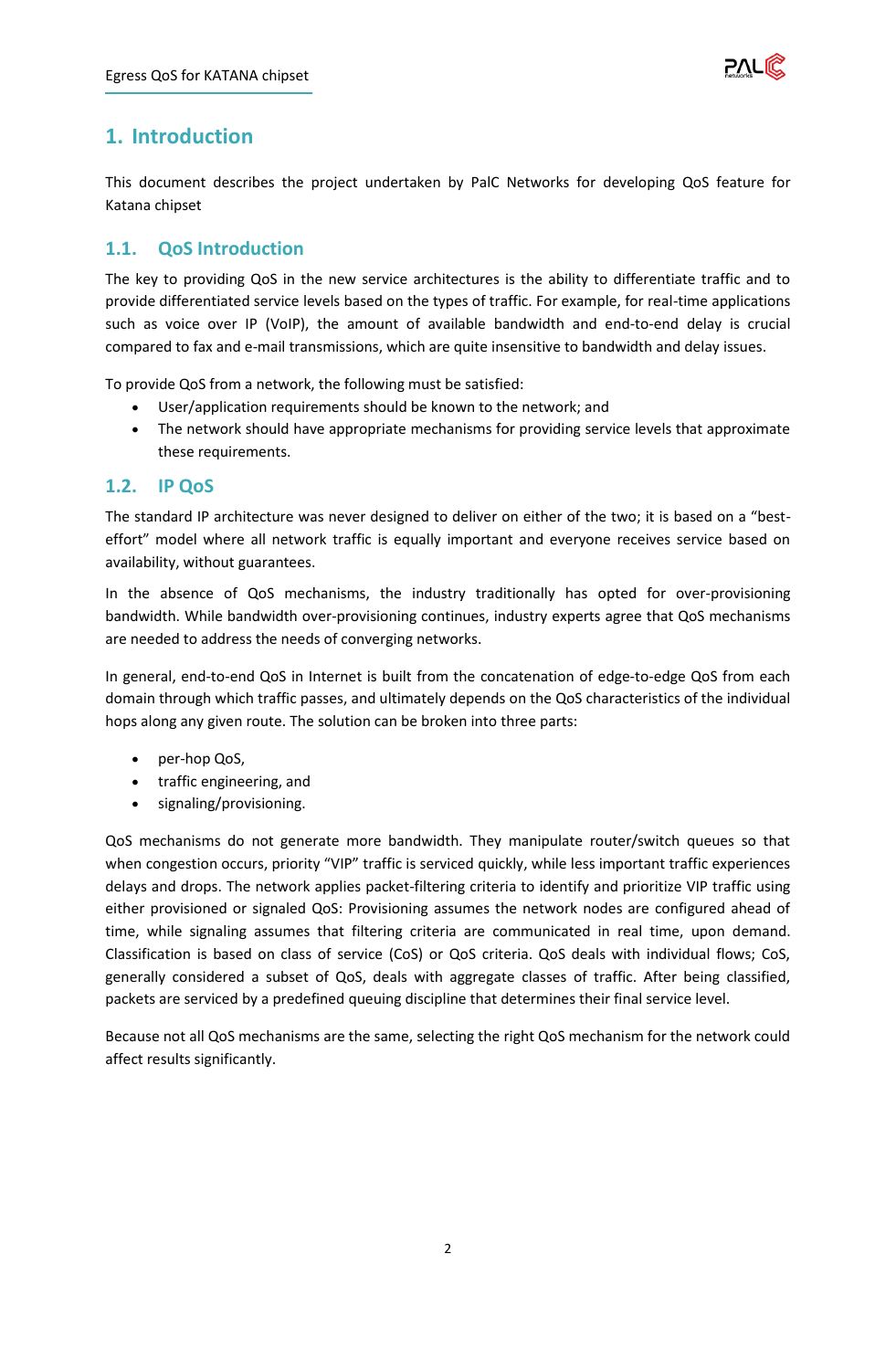



A variety of standard QoS approaches is common. Some router/switches are capable of setting filters to classify traffic and map it to specific queues. Some of the more popular disciplines include:

- Priority Queuing (PQ),
- Class-Based Queuing (CBQ),
- Weighted Fair Queuing (WFQ), and
- Random Early Detection (RED).

In all these approaches, the entire QoS process (classification and queuing) is provisioned within a single node and requires no cooperation from others. However, the process of filtering packets based on multiple attributes causes

- High overhead,
- Does not scale well, and
- Hard to create consistent multi-hop QoS by preconfiguring individual routers in a routing insensitive manner.



An important issue in the Internet, and consequently in every network connected to it, is support for multimedia applications (video, voice). These applications have specific requirements in terms of delay and bandwidth which challenge the original design goals of IP's best effort service model, and call for alternate service models and traffic management schemes that can offer the required quality of service (QoS). To this end, two QoS architectures have emerged in the IETF:

- **Integrated services architecture (IntServ)**, which provides end-to-end QoS on a per-flow basis; features soft states and end-to-end signaling.
- **Differentiated services architecture (DiffServ)**, which supports QoS for traffic aggregates; features class of flows and code points contained in the IP header's differentiated services field.

Both proposals suggest solutions to overcome the QoS limitations in the current best-effort IP service architecture. Each system has, however, its own advantages and disadvantages, and its own role to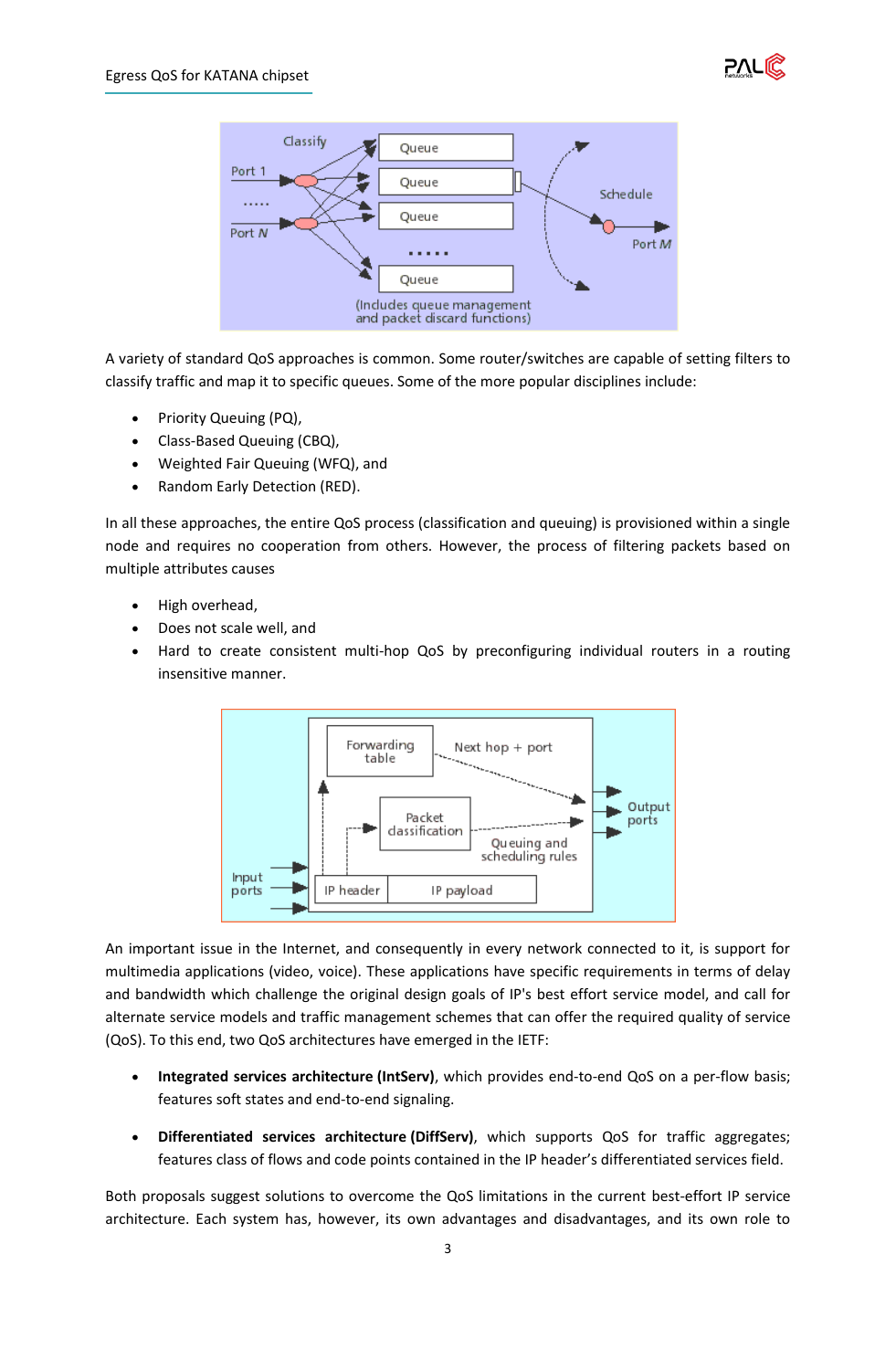

perform in an appropriate segment of an IP network.

We now review these two proposals on how such QoS enabling schemes could be utilized to enhance the best effort service model of IP architecture

#### **1.2.1. Int Serv**

IntServ was defined in IETF RFC 1633, which proposed the resource reservation protocol (RSVP) as a working protocol for signaling in the IntServ architecture. This protocol assumes that resources are reserved for every flow requiring QoS at every router hop in the path between receiver and transmitter using end-to-end signaling.

The IntServ model for IP QoS architecture defines three classes of service based on applications'delay requirements (from highest performance to lowest):

- **Guaranteed-service class** with bandwidth, bounded delay, and no-loss guarantees;
- **Controlled-load service class** approximating best-effort service in a lightly loaded network, which provides for a form of statistical delay service agreement (nominal delay) that will not be violated more often than in an unloaded network;
- **Best-effort service class** similar to that which the Internet currently offers, which is further partitioned into three categories:
	- · interactive burst (e.g., Web),
	- interactive bulk (e.g., FTP) and
	- · asynchronous (e.g., e-mail)

The main point is that the guaranteed service and controlled load classes are based on quantitative service requirements, and both require signaling and admission control in network nodes. These services can be provided either per-flow or per-flow-aggregate, depending on flow concentration at different points in the network. Although the IntServ architecture need not be tied to any particular signaling protocol, Resource Reservation Protocol (RSVP) described below, is often regarded as the signaling protocol in IntServ. Best-effort service, on the other hand, does not require signaling.

#### **RSVP**

Using a method similar to the switched virtual circuit (SVC) of asynchronous transfer mode (ATM) networks, IntServ uses RSVP between senders and receivers for per-flow signaling (Fig.5). RSVP messages traverse the network to request and reserve resources. Routers along the path, including core routers, must maintain soft states for RSVP flows. (A soft state is a temporary state governed by the periodic expiration of resource reservations, so that no explicit path tear down request is required. Soft states are refreshed by periodic RSVP messages.)

RSVP is a set-up protocol providing a receiver-based, guaranteed, end-to-end QoS pipe. A reserved pipe is created in the following manner: First, PATH messages flow from the sender downstream to discover the data path. An RESV message, originating from a receiver and traveling in the reverse direction of the PATH messages, attempts to set local Integrated Services standard (IntServ) reservation for the flow. Each node along the path may either admit or reject the reservation subject to capacity or policy admission controls.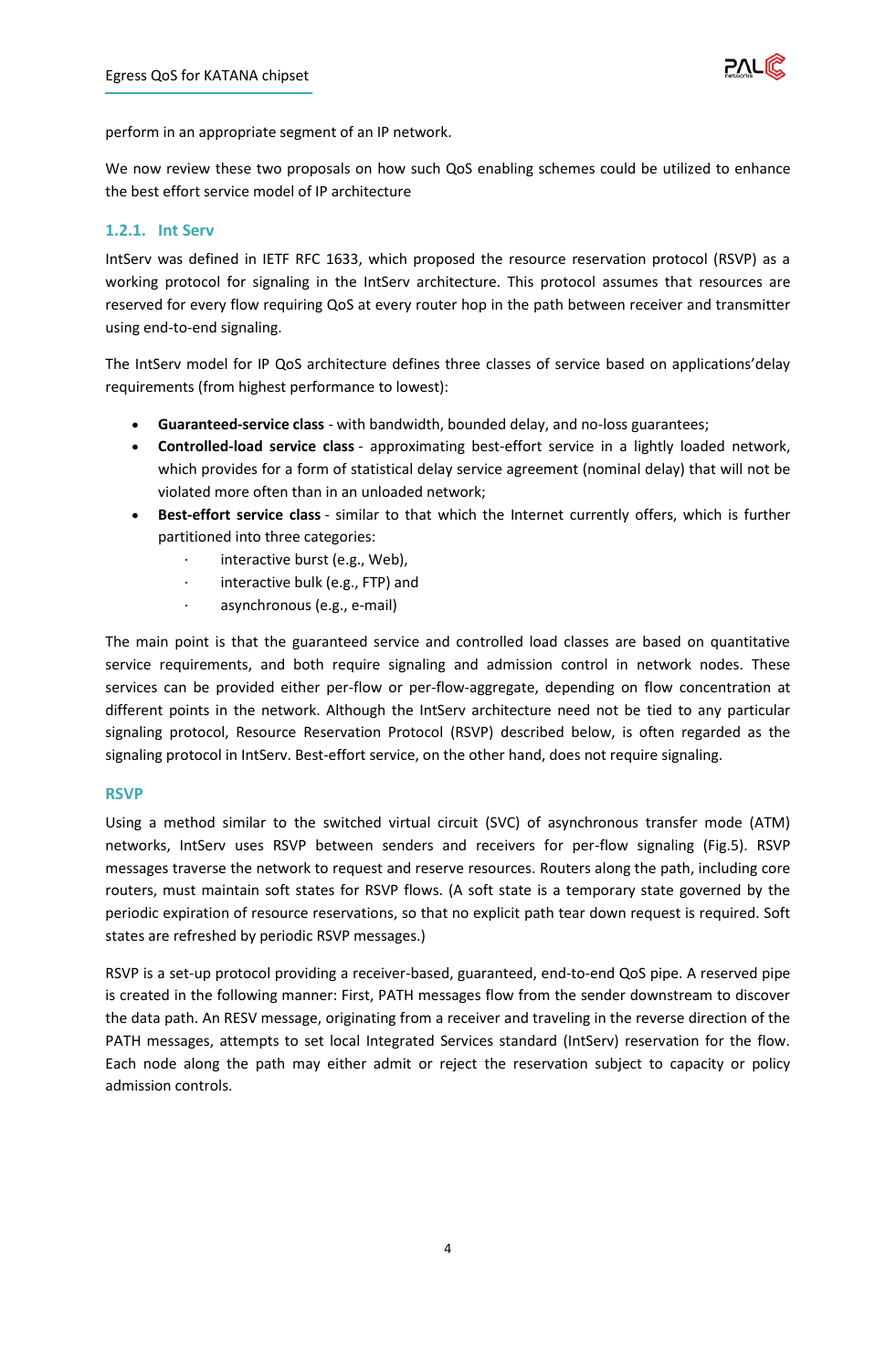



The major advantage of IntServ is that it provides service classes, which closely match the different application types described earlier and their requirements. For example, the guaranteed service class is particularly well suited to the support of critical, intolerant applications. On the other hand, critical, tolerant applications and some adaptive applications can generally be efficiently supported by controlled load services. Other adaptive and elastic applications are accommodated in the best-effort service class.

A major characteristic of IntServ is that it leaves the existing best-effort service class mostly unchanged (except for a further subdivision of the class), so it does not involve any change to existing applications. This is an important property since IntServ is then capable of providing this class of service as efficiently as the current Internet. IntServ also leaves the forwarding mechanism in the network unchanged. This allows for an incremental deployment of the architecture, while allowing end systems that have not been upgraded to support IntServ to be able to receive data from any IntServ class (with, of course, a possible loss of guarantee).

IntServ provides a very interesting set of service classes that, although maybe not ideal, represent an excellent approximation of the kind of services required in a global telecommunication platform since it does not discriminate against any applications.

Although IntServ is a straightforward QoS model, end-to-end service guarantees cannot be supported unless all nodes along the route support IntServ. This is obviously so because any best-effort node along any route can treat packets in such a way that the end-to-end service agreements are violated. In the case of end-end implementation of IntServ QoS model, it is recognized by the industry that the support of per-flow guarantees in the core of the Internet will pose severe scalability problems. Therefore, scalability is a key architectural concern for IntServ, since it requires end-to-end signaling and must maintain a per-flow soft state at every router along the path. Other concerns are, how to authorize and prioritize reservation requests, and what happens when signaling is not deployed end-to-end. Because of these issues, it is generally accepted that IntServ is a better candidate for enterprise networks (i.e., for access networks), where user flows can be managed at the desktop user level, than for large service provider backbones. A hybrid model (RSVP-DS) that uses RSVP at the edges and DiffServ in the backbone has been proposed and seems to be winning consensus as a backbone service architecture concept.

Finally, although the subclassing of best-effort service, although already a significant improvement on the flat best-effort service currently provided in the Internet, finer-grained subclassing of the best-effort service class may be desirable in a commercial network.

### **1.2.2. Diff Serv (Differentiated Services Architecture)**

Diff-Serv is the product of an IETF working group that has defined a more scalable way to apply IP QoS. It has particular relevance to service provider networks. *Diff-Serv minimizes signaling and concentrates on aggregated flows and per hop behaviour (PHB) applied to a network-wide set of traffic classes.* Arriving flows are classified according to pre-determined rules, which aggregate many application flows into a limited and manageable set (perhaps 2 to 8) of class flows.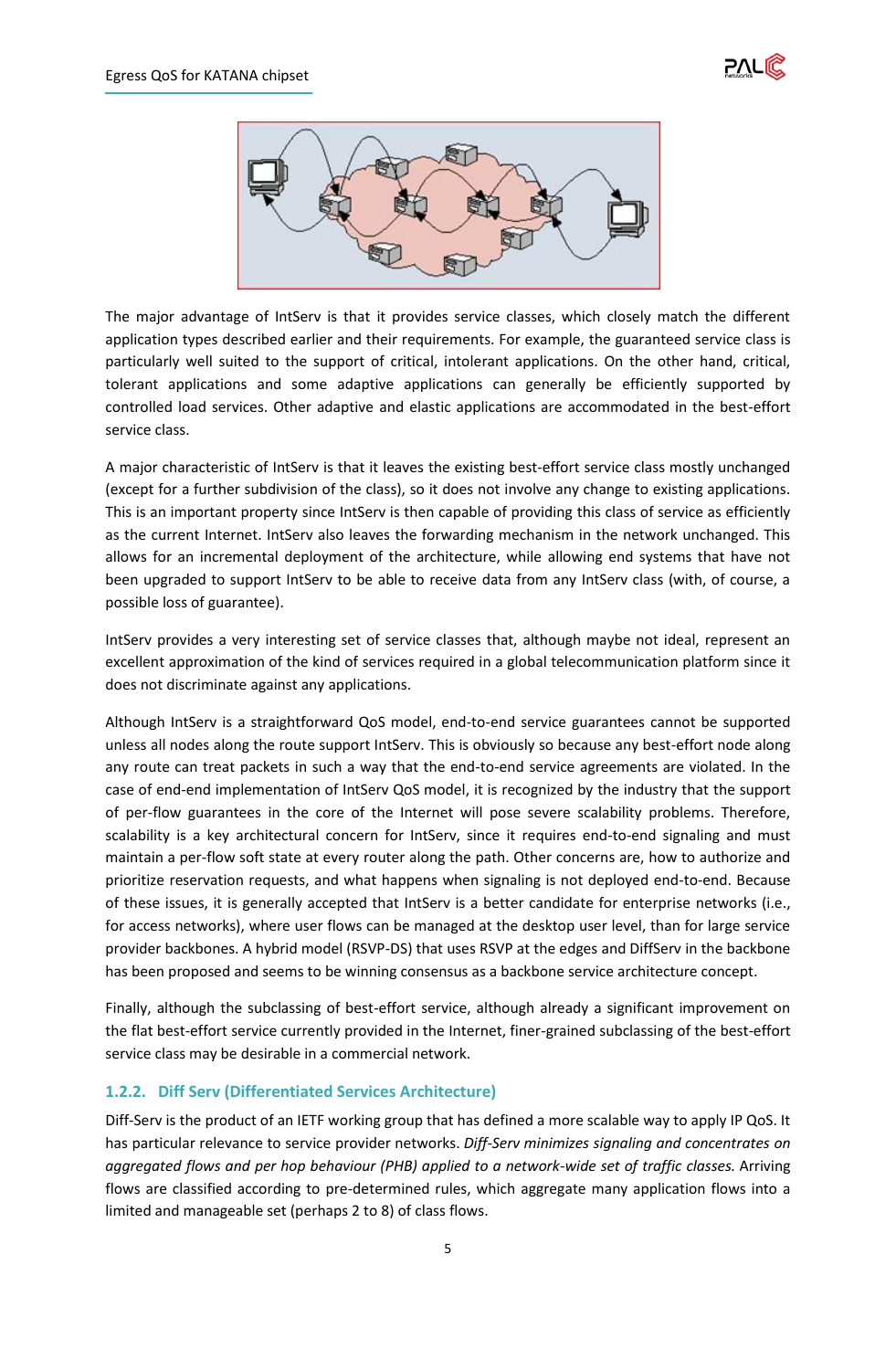

Traffic entering the network domain at the edge router is first classified for consistent treatment at each transit router inside the network. Treatment will usually be applied by separating traffic into different queues according to the class of traffic, so that high-priority packets can be assigned the appropriate priority level at an output port.

DiffServ approach separates the classification and queuing functions. Packets carry self-evident priority marking in the Type-of-Service byte inside packet headers. (ToS byte is part of the legacy IP architecture.) IP Precedence (IPP) defines eight priority levels. DiffServ, its emerging replacement, reclaims the entire ToS byte to define up to a total of 256 levels. The priority value is interpreted as an index into a Per-Hop Behavior (PHB) that defines the way a single network node should treat a packet marked with this value, so that it will provide consistent multi-hop service. In many cases, PHBs are implemented using some of the queuing disciplines mentioned earlier. This method allows for an efficient index classification that is considered to be highly scalable and best suited for backbone use. However, translating PHBs into end-to-end QoS is not a trivial task. Moreover, inter-domain environments may require a concept known as "bandwidth brokerage," which is still in the early research stage.



DiffServ outlines an initial architectural philosophy that serves as a framework for inter-provider agreements and makes it possible to extend QoS beyond a single network domain. *The DiffServ framework is more scalable than IntServ because it handles flow aggregates and minimizes signaling, thus avoiding the complexity of per-flow soft states at each node. Diff-Serv will likely be applied most commonly in enterprise backbones and in service provider networks*.

There will be domains where IntServ and DiffServ coexist, so there is a need to interwork them at boundaries. This interworking will require a set of rules governing the aggregation of individual flows into class flows suitable for transport through a Diff-Serv domain. Several draft interworking schemes have been submitted to the IETF.

The DiffServ architecture is an elegant way to provide much needed service discrimination within a commercial network. Customers willing to pay more will see their applications receive better service than those paying less. This scheme exhibits an "auto-funding" property: "popular" traffic classes generate more revenues, which can be used to increase their provisioning.

A traffic class is a predefined aggregate of traffic. Compared with the aggregate of flows described earlier, traffic classes in DiffServ are accessible without signaling, which means they are readily available to applications without any setup delay. Consequently, traffic classes can provide *qualitative* or *relative* services to applications that cannot express their requirements quantitatively. This conforms to the original design philosophy of the Internet. An example of qualitative service is "traffic offered at service level A will be delivered with low latency," while a relative service could be "traffic offered at service level A will be delivered with higher probability than traffic offered at service level B." *Quantitative* services can also be provided by DiffServ. A quantitative service might be "90 percent of in-profile traffic offered at service level C will be delivered."

Since the provisioning of traffic classes is left to the provider's discretion, this provisioning can, and in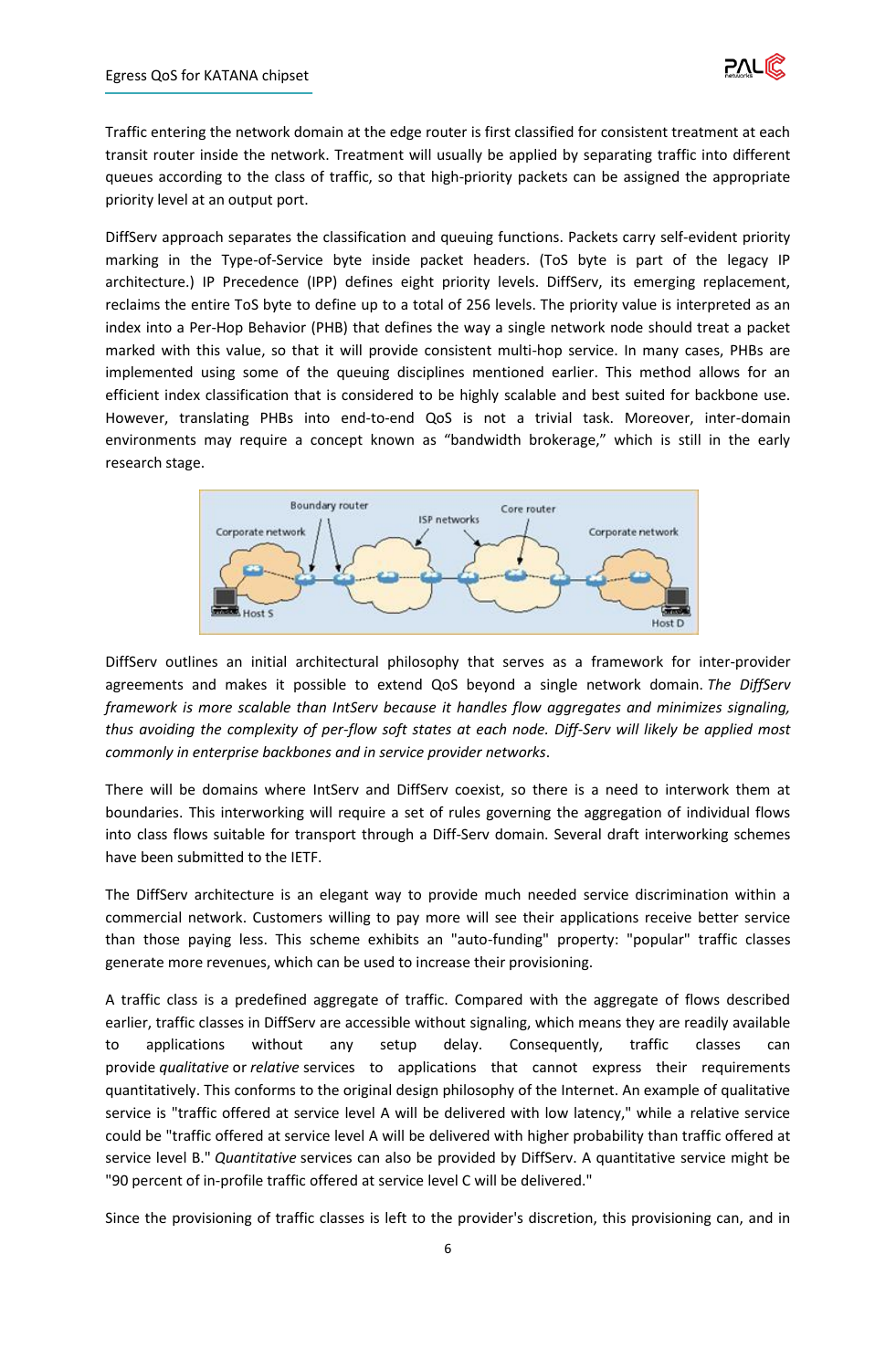

the near future will, be performed statically and manually. Hence, existing management tools and protocols can be used to that end. However, this does not rule out the possibility of more automatic procedures for provisioning.

The only functionality actually imposed by DiffServ in interior routers is packet classification. This classification is simplified from that in RSVP because it is based on a single IP header field containing the DS codepoint, rather than multiple fields from different headers. This has the potential of allowing functions performed on every packet, such as traffic policing or shaping, to be done at the boundaries of domains, so forwarding is the main operation performed within the provider network.

Another advantage of DiffServ is that the classification of the traffic, and the subsequent selection of a DS codepoint for the packets, need not be performed in the end systems. Indeed, any router in the stub network where the host resides, or the ingress router at the boundary between the stub and provider networks, can be configured to classify (on a per-flow basis), mark, and shape the traffic from the hosts. Such routers are the only points where per-flow classification may occur, which does not pose any problem because they are at the edge of the Internet, where flow concentration is low. The potential noninvolvement of end systems, and the use of existing and widespread management tools and protocols allows swift and incremental deployment of the DiffServ architecture.

## **1.3. Requirement**

The requirement is to bring egress QoS functionality in Katana based chipset. The QoS features to be supported are mentioned in **Section-3**.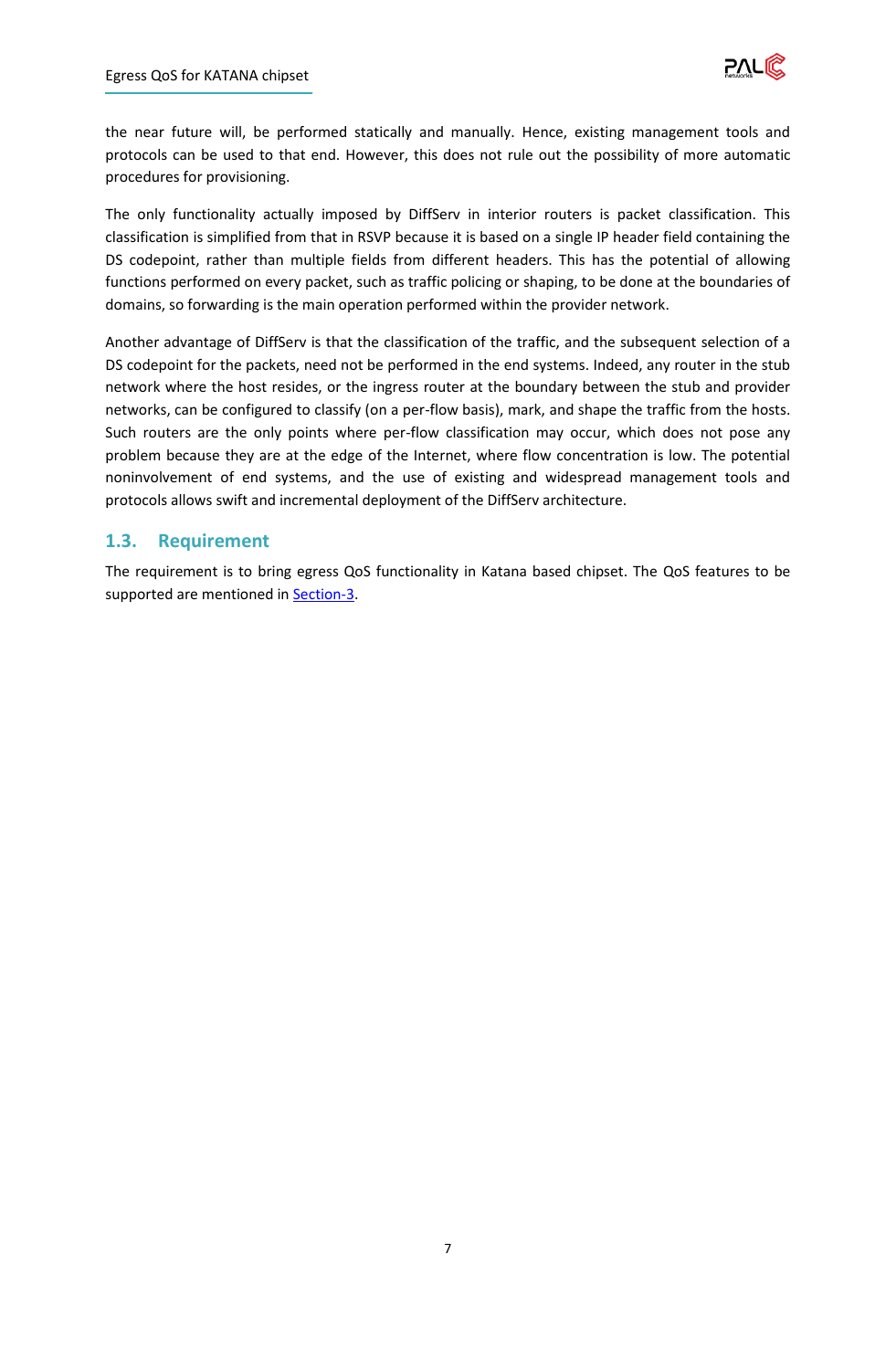

## **2. NOS Platform Architecture**

The below diagram represents the high-level overview of the NOS architecture.



## <span id="page-7-0"></span>**3. Features supported**

- Classification based on Layer 4 source, destination port number
- Support E-LSP (EXP-inferred-PSC LSP) in RFC3270 to use the MPLS-EXP field to determine both PSC and drop preference
- Supported on layer 2/layer 3 interfaces and CIR, PIR, CBS, PBS should be configured on both ingress port and egress port (only on customer port)
- Should be supported Diffserv PHBs and mapping of different QoS classes to different PHBs
- RFC 2474 DiffServ Precedence; RFC 2598 DiffServ Expedited Forwarding (EF);
- RFC 2597 DiffServ Assured Forwarding (AF)